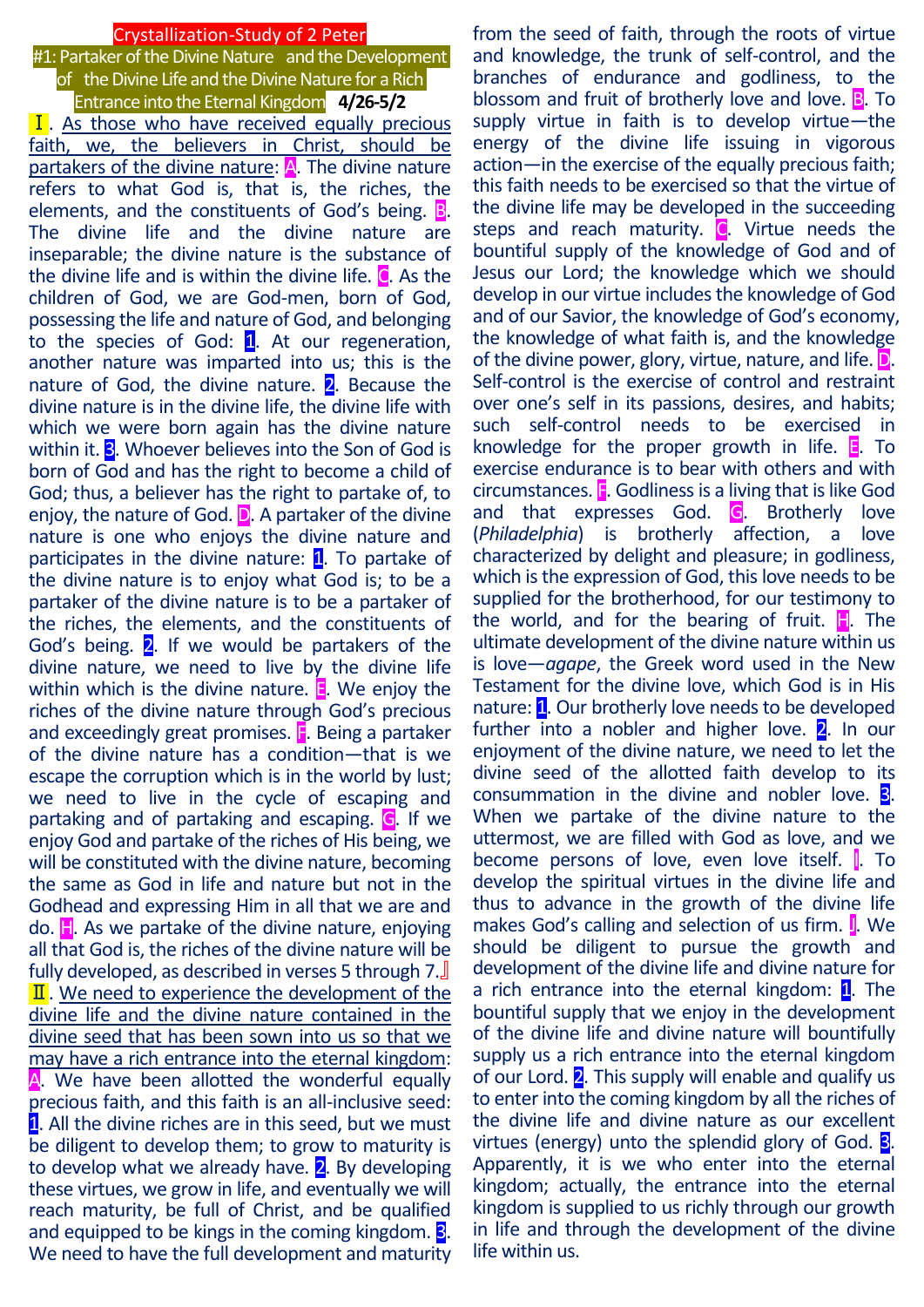# CP1:Forthe full development of the divine nature,

## experience the cross and surrender to the Lord and apply the energy of life to our practical living

**OL1**: As the children of God, we are God-men, born of God, possessing the life and nature of God, and belonging to the species of God. John 1:12-13 But as many as received Him, to them He gave the authority to become children of God, to those who believe into His name, who were begotten not of blood, nor of the will of the flesh, nor of the will of man, but of God. 2 Pet. 1:4 Through which He has granted to us precious and exceedingly great promises that through these you might become partakers of the divine nature, having escaped the corruption which is in the world by lust. The divine nature refers to the riches of what God is. Therefore, when we partake of the divine nature, we partake of the divine riches. Having received the divine life at the time of our regeneration, we must go on to enjoy what God is in His nature. We need to come back to the pure Word of God and to tell others that whoever believes in the Son of God is born of God and has the right, the authority, to become a child of God. As such, he has the right to partake of, to enjoy, the nature of God. Therefore, we have God's life, we are enjoying God's nature, and we have toe position of God's children. Praise the Lord that we have the position, the ability, and the provision to become partakers of the divine nature! Day by day we should partake of God's nature and enjoy what He is, that is enjoy the constituents of God's rich being.

OL2: As we partake of the divine nature, enjoying all that God is, the riches of the divine nature will be fully developed, as described in 2<sup>nd</sup> Peter 1:5-7. 2 Pet. 1:5 And for this very reason also, adding all diligence, supply bountifully in your faith virtue; and in virtue, knowledge; 6 And in knowledge, self-control; and in self-control, endurance; and in endurance, godliness; 7 And in godliness, brotherly love; and in brotherly love, love. 8 For these things, existing in you and abounding, constitute you neither idle nor unfruitful unto the full knowledge of our Lord Jesus Christ. The more we escape this corruption, the more we shall enjoy the nature of God. Likewise, the more we partake of the divine nature, the more we shall escape the corruption that is in the world by lust. This is a cycle, a cycle of escaping and partaking and of partaking and escaping. …Now in his second Epistle he unveils to them the energy, the strength, by which they are enabled to escape the corruption in lust and the result of this escape. The energy is the virtue of the divine life, and the result is the partaking of the divine nature, the enjoying of all the riches of what the Triune God is. In partaking of the divine nature and in the enjoyment of all that God is, all the riches of the divine nature will be fully developed, as described in 1:5-7. Having escaped the corruption of lust in the world, the barriers to the growth of the divine life in us, we are freed to become partakers of the divine nature, enjoying its riches in its development to the fullest extent by the virtue of God unto His glory.

#### Application to New ones, Youth and College Students

You're being born of God and becoming a child of God, is not because of your good family background, or of man's corrupt will, or of man's good intentions. The authority of becoming a child of God will only be given to you when you believe into the Lord's name. Praise the Lord. This authority is the life of God. A child of God has the life of God and has the status, ability, and provision to be a partaker of the divine nature.

I have the life and nature of my father and have similar expressions to him. Whether I wish for it or not, as my human life grows, the expression becomes more like my father. Similarly, as we believers are born of God and have God's life, with the growth of life, the riches of the divine nature will be fully developed. It develops into faith  $\Rightarrow$  virtue  $\Rightarrow$  knowledge ⇒ self-control ⇒ endurance ⇒ godliness ⇒ brotherly love  $\Rightarrow$  love. The virtue here indicates the energy of divine life issuing in vigorous action. 2 Peter 1: 5 says that with all our diligence, we need to cooperate with the energy of divine life.

For example, as you pray-read the Word and read the messages from the Holy Word for Morning Revival, you partake the divine nature, and are enlightened that you were taking the divine dispensing in God's economy as a good doctrine and not applying it to your practical living. You enjoyed the Word and its enlightenment upon you, and partook a little of the divine nature, but you remained there because of your habit of not applying it to your practical living. This is the situation of not cooperating with the energy of the divine life with all your diligence. The Lord enlightens your old habit to help you to make progress in the development of the divine nature, but you are satisfied with the enlightenment itself and remained there.

A brother's testimony: I have been interpreting the messages of the coworkers from Taiwan for about 20 years since 1991. By interpreting, I really enjoyed the content of the messages. But I realized that I was not doing what was said in the messages. I made up my mind to do it, but I still found myself not applying it in my practical living and in my church life. I had a habit of not applying the truth, and I found it difficult to change that bad habit. I prayed, "Lord, have mercy on me. The Taiwanese co-workers paid the price to come to Japan and fellowship in the special conference, but I just accepted their words as a good doctrine and not applying them to my practical living at all. I cannot continue to stay like this. I shall open my mind, and surrender myself. Please renew my mind. I want to put off the old man with the old habits." By praying in this way, I received the grace to apply the truth to my practical living, experience the cross and surrendered myself, and then gradually began to apply it. Prayer: Oh Lord Jesus, I believed in and accepted You, and I was regenerated as a child of God. The inner life needs to be grown and the riches of the divine nature need to be fully developed. I shall not stay in the habit of not applying it to my practical living while the Word and the messages are enlightening on me. I shall put down my opinions and surrender myself to the Lord, cooperate with the energy of the divine life working within me with all my diligence, and move forward according to the inner enlightenment.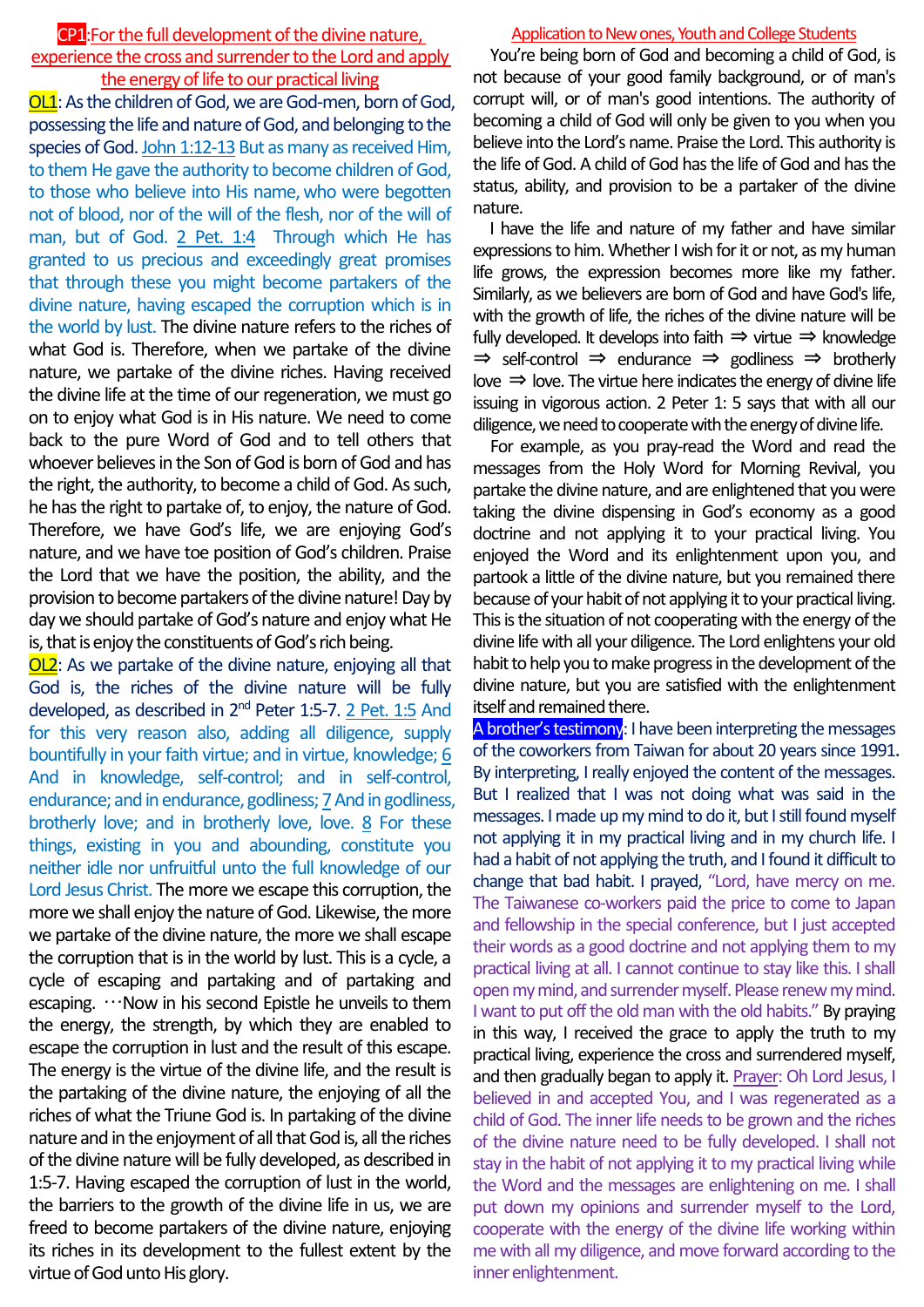## CP2:Exercise faith and develop virtue of divine life (the energy of the divine life issuing in vigorous action)

**OL1**: We need to experience the development of the divine life and the divine nature contained in the divine seed that has been sown into us so that we may have a rich entrance into the eternal kingdom. OL2: We need to have the full development and maturity from the seed of faith, through the roots of virtue and knowledge, the trunk of self-control, and the branches of endurance and godliness, to the blossom and fruit of brotherly love and love. OL3: To supply virtue in faith is to develop virtue – the energy of the divine life issuing in vigorous action  $-$  in the exercise of the equally precious faith; this faith needs to be exercised so that the virtue of the divine life may be developed in the succeeding steps and reach maturity. **OL4**: Virtue needs the bountiful supply of the knowledge of God and of Jesus our Lord; the knowledge which we should develop in our virtue includes the knowledge of God and of our Savior, the knowledge of God's economy, the knowledge of what faith is, and the knowledge of the divine power, glory, virtue, nature, and life.2 Pet. 1:5-11 And for this very reason also, adding all diligence, supply bountifully in your faith virtue; and in virtue, knowledge; $\cdots$  For in this way the entrance into the eternal kingdom of our Lord and Savior Jesus Christ will be richly and bountifully supplied to you.

FNbountifully supplied What the divine power has given us in vv.3-4 is developed in vv.5-7. To supply virtue in faith is to develop virtue in the exercise of faith. This applies to all the other items. OL5: Self-control is the exercise of control and restraint over one's self in its passions, desires, and habits; such self-control needs to be exercised in knowledge for the proper growth in life. OL6: To exercise endurance is to bear with others and with circumstances. OL7: Godliness is a living that is like God and that expresses God.  $OLB$ : Brotherly love (philadelphia) is brotherly affection, a love characterized by delight and pleasure; in godliness, which is the expression of God, this love needs to be supplied for the brotherhood, for our testimony to the world, and for the bearing of fruit. 2 Pet. 1:6-7 And in knowledge, self-control; and in self-control, endurance; and in endurance, godliness; And in godliness, brotherly love; and in brotherly love, love.

Once we have acquired knowledge, it is easy for us to become proud. For this reason, we need to develop in our knowledge, self-control. Self-control implies restriction. As a tree grows, the roots spread out, but the trunk grows upward in a rather restricted manner. This is an illustration of the fact that along with the development of virtue and knowledge, we need the restriction that comes with self-control. According to Peter's word in verse 6, in our self-control we need to develop endurance. Self-control is to deal with ourselves; endurance is to bear with others and with circumstances. In order to live a proper Christian life, we need endurance toward those around us and also toward our environment and circumstances. In our endurance we need to develop godliness. Godliness is a living that is like God and expresses God. As we exercise

control over the self and bear with others and with circumstances, godliness needs to be developed in our spiritual life so that we may be like God and express Him. If faith is the seed, virtue and knowledge the roots, self-control the trunk, then endurance and godliness are the branches. Eventually, in verse 7 we see brotherly love and love as the blossom and the fruit.

#### Application to business person/graduate students

To supply virtue in faith is to develop virtue of the divine life – the energy of the divine life issuing in vigorous action – in the exercise of the faith so that it may be developed in the succeeding steps and reach maturity. When you exercise your spirit, touch the Lord Jesus, which is faith, and exercise your faith, the energy of the divine life works, producing vigorous action and the power to move forward toward maturity. You do not grow by your own efforts, but by cooperating with the energy of divine life and nature.

Brother's testimony: In the midst of my work, I was enlightened that the Word I enjoined in the morning was not living inside. I decided to continue receiving the dispensing in the enjoyment of the Word even though I was busy working. However, I was busy at work, so I started working in the morning and completely forgot about the Lord, as I usually do, until I got home at night. On my way home, I remembered this and promised the Lord that I would make a fresh start and do my best starting tomorrow. This went on for about a week. Then I was disappointed because I was still failing. I felt embarrassed that I had promised the Lord and hadn't been able to fulfill it, and I didn't know what to say, so I just weakly called on His name. I felt so miserable that I began to cry. I felt the Lord saying, "You can't grow on your own. Your only need is to stay open to the power of my life within". Thank the Lord. Then, gradually, I was able to cooperate with the energy of life to create vitality, and by the power of the inner life, I was able to do my work with the Lord.

For the virtues to develop, the knowledge of God and of our Savior, the knowledge of God's economy, the knowledge of what faith is, and the knowledge of the divine power, glory, virtue, nature, and life need to be supplied bountifully because God's life in your spirit will spread to each part of the soul through your mind. So your mind needs to be reconstituted by the knowledge of Christ and be uplifted. This growth is from the seed of faith, through the roots of virtue and knowledge, the trunk of self-control, and the branches of endurance and godliness, to the blossom and fruit of brotherly love and love. You need to grow in the church life in the Lord's recovery. Prayer: Lord, I need to grow in the divine life. For this I need to exercise my spirit, touch Lord Jesus as faith, exercise faith to develop the divine nature by the virtue of the divine life (the energy of the divine life issuing in vigorous action). Lord, I open my mind to you and surrender. Faith is the seed, let me have growth that spread the roots of virtues and knowledge, trunk of self-control, branches of endurance and godliness to the blossom and fruit of brotherly love and love.